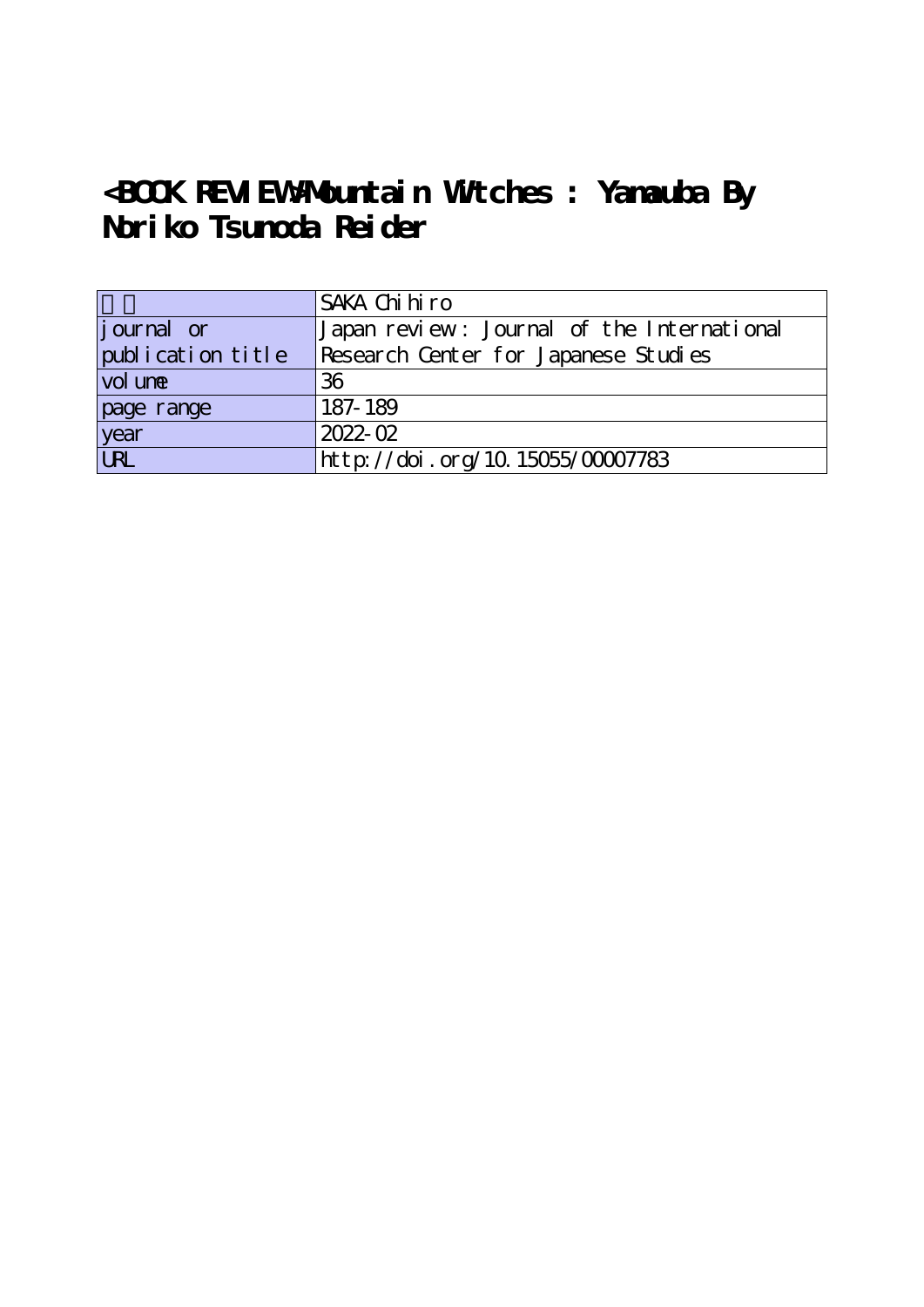## **Book Review**

## *Mountain Witches: Yamauba* **By Noriko Tsunoda Reider**

Utah State University Press, 2021 224 pages.



**Reviewed by SAKA Chihiro** 

Noriko Tsunoda Reider's *Mountain Witches: Yamauba* focuses on complex representations of the mysterious mountain women, *yamauba*, and covers a wide range of expressions including literary and folk narratives, religious beliefs, performances, visual imagery, and popular culture. *Yamauba* appear in folktales familiar to many Japanese, and their portrayal in the Noh play *Yamauba*, for example, has received a great deal of scholarly attention. However, this book is the frst comprehensive investigation in English of *yamauba* in all their diversity and in the narrative transformations and imagery related to them. Reider explores how *yamauba* developed from *oni* (ogre) archetypes, demonstrating the process of the persona's recreation and reinterpretation over time.

As Reider states, *yamauba*, as the Other constrained by gender norms and the social expectations of the secular world, embody the ambivalent status of Japanese women in history and modern society. In this regard, they are an intriguing subject for scholars concerned with women, gender, and sexuality, and this book will certainly serve their interests. Reider's book sheds light on underexamined aspects of *yamauba* as they appear in multiple cultural spheres, and it will appeal to a diverse readership: scholars of Japanese literature, folk studies, and art history as well as those interested in contemporary Japanese culture.

The book consists of six chapters along with an introduction and conclusion. Each chapter highlights selected attributes and aspects of *yamauba*, showing their interconnections. Some attributes are well known and common to many *yamauba* examples, while others are less conspicuous and can be found only in specifc cases. For example, a *yamauba*'s duality featured in chapter 1 and discussed in other chapters may be her most prominent and fascinating feature, since it distinguishes her from a simply frightful woman. On the one hand, her cannibalism and transformative ability probably originate in the anthropophagous nature of *oni*, who devour human fesh and change their appearance to deceive victims. On the other hand, a *yamauba* sometimes aids people in escaping from danger and bestows good fortune such as wealth, a blissful marriage, and safe childbirth. This positive, benevolent aspect may derive from her archetypal nature as a goddess. Reider summarizes this dual nature of *yamauba* by observing, "[She] brings death and destruction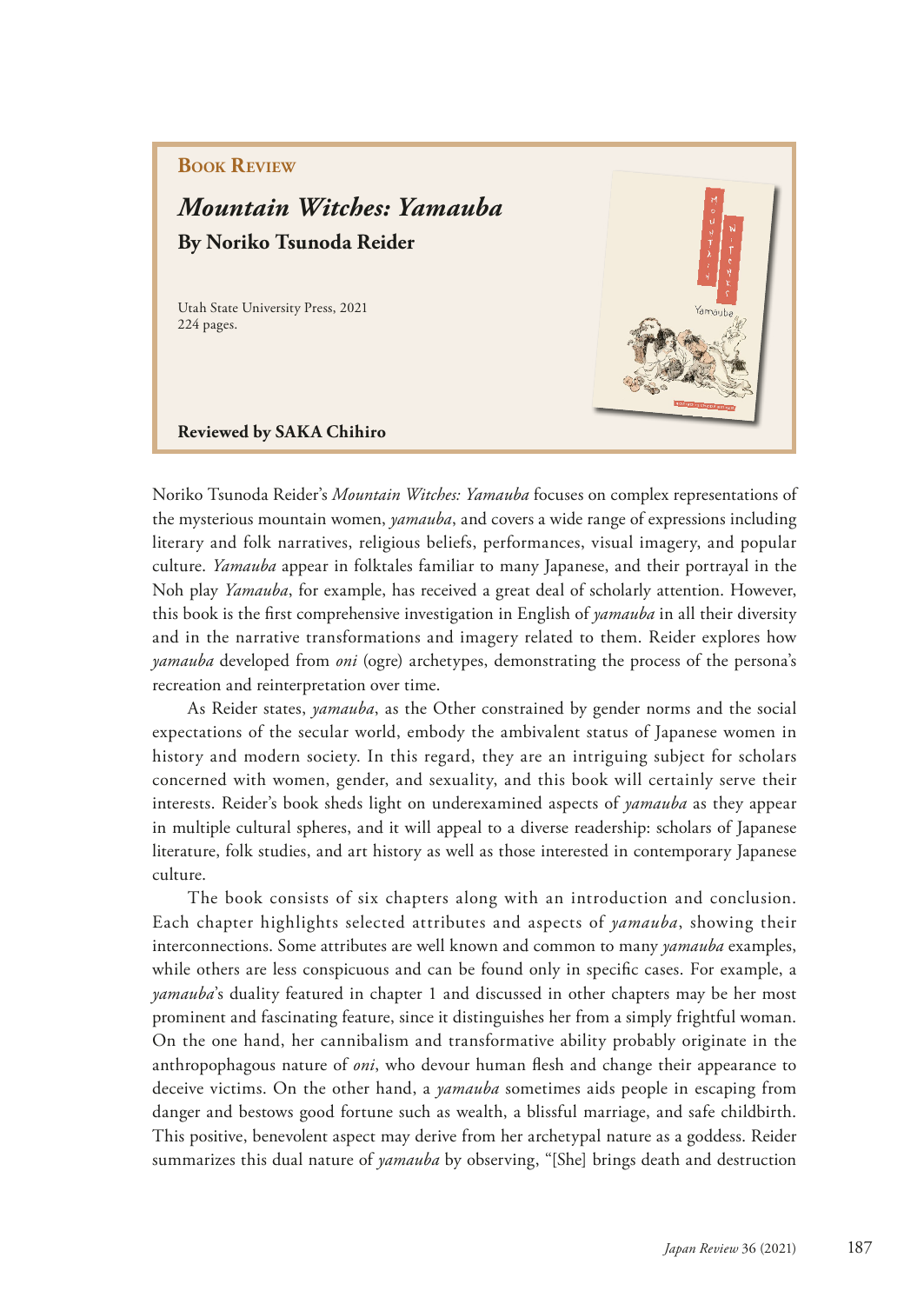as well as wealth and fertility, possesses the duality of good and evil, and has the power of transformation, able to manifest herself as an ugly crone or a young beauty" (p. 52).

In chapter 6, Reider investigates the contemporary adaptations of *yamauba*, thus distinguishing her book from previous studies that have focused primarily on representations in literary narratives and folktales. Reider even extends her analysis to the subculture of young Japanese women who came to be called *yamauba gyaru* (mountainwitch girls) in the 1990s. Their unique appearance, characterized by a dark tan, contrasting makeup, fair-colored hair, and platform shoes was a communal symbol that enabled them to establish a certain cultural position and acquire a sense of fellowship. Their collective behavior did not correspond to the image of independent, autonomous *yamauba* in folktales. However, neither traditional *yamauba* nor contemporary *yamauba gyaru* adhere to the normative concept of female beauty and established social and cultural expectations. In addition to *yamauba gyaru*, whom Reider defnes as folkloresque or "yamaubaesque," she discusses contemporary instances of adaptation including Yubaba in the flm *Spirited Away*  (2001), *yamauba* in the manga *Hyakkiyakō shō* (1995–) by Ima Ichiko, Tsuya in Setouchi Jakuchu's novel *Yamauba* (2015), and *yamauba* in Itō Hiromi's narrative poem *Watashi wa Anjuhimeko de aru* (1993). Although the image of folkloric *yamauba* is superimposed on these characters, they are reframed in the context of contemporary culture.

Several chapters investigate *yamauba* through such diverse aspects as her association with childbirth, aging, and dementia, as well as her ability to fly, to read people's minds, and to foresee the future. I was most fascinated by chapter 4, with its focus on Yasaburō Basa, the folk fgure who embodies features of *yamauba* and the Buddhist deity Datsueba, and eventually came to be worshipped as the goddess Myōtara Tennyo. According to one legend, after Yasaburō Basa's identity as the fesh-eating hag was revealed by her son, she few to Mt. Yahiko where she resided under a large tree hung with the clothes of people she had devoured. This representation overlaps with that of Datsueba, who takes the clothes of the deceased by the Sanzu River, which people cross after death, and hangs them on tree branches. Eventually, a Buddhist monk helped Yasaburō Basa amend her conduct, and she became Myōtara Tennyo, guardian of virtuous people and scourge of evildoers. Arguing that Yasaburō Basa/Myōtara Tennyo, Datsueba, and *yamauba* are all confated in the perspective of common people, Reider discusses how old narratives evolve by drawing upon various tales and then creating new stories and images. I agree that these overlapping representations infuenced one another, contributing to the development of the multifaceted characteristics of each distinctive fgure.

Another intriguing discussion concerns *yamauba*'s association with spinning and weaving as explored in chapter 2. In folktales, *yamauba* sometimes weave cloth on a loom or transforms into a spider. Reider points out several features shared between *yamauba* and spiders, such as the dual nature of benevolence and malevolence, fecundity, and the recognition of beings living outside social norms. As noted above, duality is a most prominent feature of *yamauba*, as it is of spiders. Spiders eat prey as well as their own kind; they carry their babies on their backs; and they are sometimes regarded as good omens. Moreover, the *yōkai* spider Tsuchigumo is said to refer to indigenous people, and thus symbolizes the Other. *Yamauba* are also regarded as the Other, the embodiment of a nonnormative female character. Captivated by this association between *yamauba* and spiders, I began to rethink Datsueba's connection with cloth. Datsueba herself does not weave cloth.